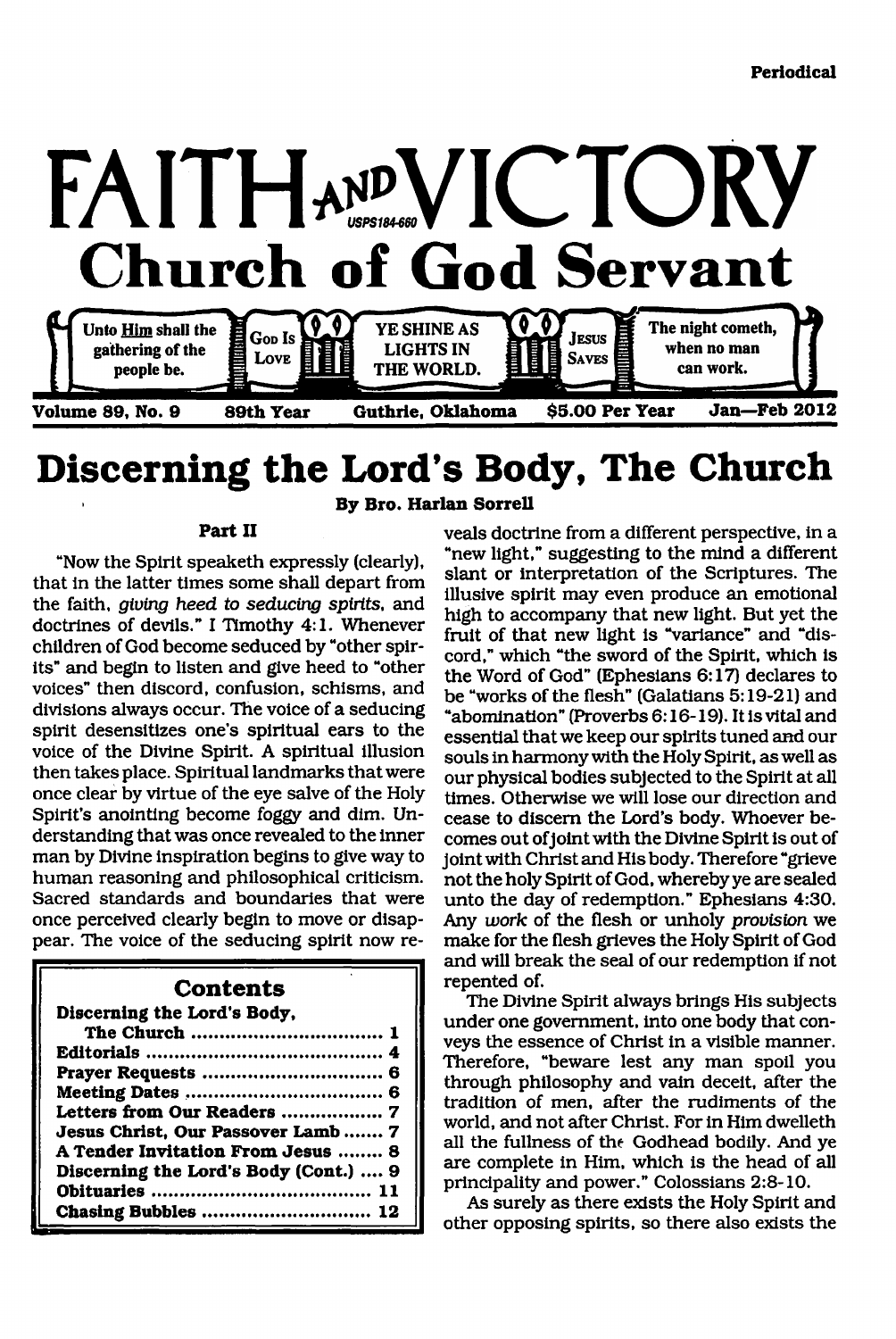Lord's body and other opposing bodies. Every religious group, unit, or corporation is animated and united by some kind of religious spirit. Just as the Holy Spirit animates all who are led by Him, uniting them into one corporate body and making them partakers of the fullness of the Godhead in Christ, so other spirits also unite those who are led by them into corporate bodies, units, or groups, making them partakers of the essence of what they are all about. Each schismatic group pivots on some point of theology or ideology. The animation of each is the spirit that promotes whatever "heresy" or area of doctrine or practice it has been seduced in. The words "heresy" and "sect" come from the same Greek word, "hairesis," which literally means "a choice, a party, or disunion. " A schism is ALWAYS the result of disunion from the true Spirit on the part of someone, or some ones. We can become disjointed with the body of Christ because of spiritual choices we make. God wants none of His children to have any connection or identification with any heresy, sect, or schism. To do so is to grieve the Holy Spirit and make one's soul vulnerable to other spirits.

A common approach to religion is, "it doesn't really matter what group you fellowship with just as long as you love and serve the Lord." Beware! Is that a Bible doctrine, or is it part of a deceitful, humanistic philosophy? Is that not the same as saying you can choose to fellowship any schism, sect, or heresy you please and still serve the Lord? Your choice in this matter will mean the difference in whether or not you attain to the measure of the stature of the fullness of Christ. Be sure that if you take your spiritual meat and drink at a table that is not spread by the Spirit of the Lord you will soon be spoiled! You will soon cease to discern the Lord's body. The Bible says, "Wherefore come out from among them, and be ye separate, saith the Lord, and touch not the unclean *thing*; and I will receive you. And will be a Father unto you, and ye shall be my sons and daughters, saith the Lord Almighty." II Corinthians 6:17-18. In coming out from among them, where should we go? Just simply resort to the Lord's body! You'll find it, identify it, and be a part of it simply by conforming to every precept and principle of God's Word and being led by His Spirit. "...And it is the Spirit that beareth witness, because the Spirit is truth." I John 5:6. Listen now.

In I John 3:24 and 4:1-3 we read: "He that keepeth his commandments dwelleth in him, and he in him. And *hereby we know that he abideth in us, by the Spirit which he hath given* *us.* Beloved, believe not every spirit, but try the spirits whether they are of God: because many false prophets are gone out into the world. Hereby know ye the Spirit of God: Every spirit that confesseth that Jesus Christ is come in the flesh is of God: And every spirit that confesseth not that Jesus Christ is come in the flesh is not of God: and this is that *spirit* of antichrist, whereof ye have heard that it should come; and even now already is it in the world."

This is how we can tell whether or not a spirit is in harmony with God's Spirit: if it confesses through its manifestation in human flesh an identity with the life of Christ, in all humility, holiness, denying ungodliness and worldly lusts (which is what the anointing of the true Spirit of grace teaches us  $-$  Titus 2:11-12), and in keeping unspotted from the world (James 1:27), then we know this is by the influence of the real Spirit of God. But if a spirit manifests evidences of carnality and self-interest, a love for the things of the world, making provision for the lusts of the flesh, or a disposition to reason around the requirements or the principles of the Scriptures, we know that this spirit is not of God, but is a spirit of antichrist. Whoever is not joined to the Lord in one spirit (1 Corinthians 6:17), always bearing about in the body the dying of the Lord Jesus, that the life also of Jesus might be made manifest in his body (II Corinthians 4:10) is not confessing that Jesus Christ is come in the flesh, therefore cannot be identified as part of His true body. "They that are Christ's have crucified the flesh with the affections and lusts." Galatians 5:24. They identify as real members of His flesh and of His bones (Ephesians 5:30) because they are crucified with Him (Galatians 2:20; 6:14). They are dead, and their life is hid with Christ in God (Colossians 3:3; II Corinthians 4:11).

But Paul said, "(Many walk, of whom I have told you often, and now tell you even weeping, *that they are* the enemies of the cross of Christ: Whose end *is* destruction, whose God *is their* belly, and *whose* glory *is* in their shame, who mind earthly things.)" Philippians 3:18-19. Peter said, "For when they speak great swelling *words* of vanity, they allure through the lusts of the flesh, *through much*wantonness, those that were clean escaped from them who live in error. While they promise them *liberty,* they themselves are the servants of corruption: for of whom a man is overcome, of the same is he brought in bondage." II Peter 2:18-19. Whoever chooses to give liberty to the lust of the flesh, the lust of the eyes, or the pride of life will certainly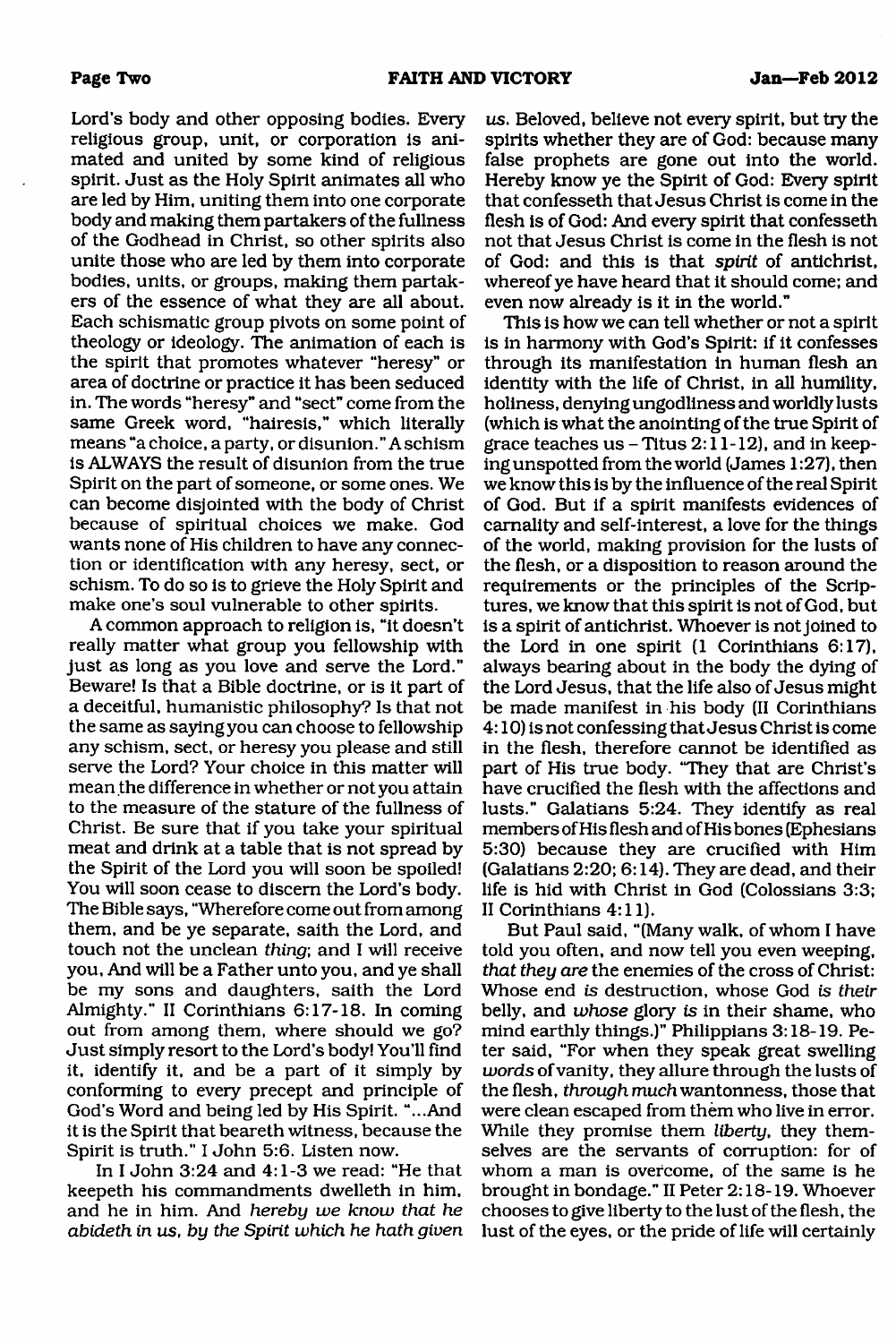be brought in bondage to corruption and will imbibe a spirit of antichrist. The apostle John, after warning against the love of the world and the *things* that are in the world, said, "Little children, it is the last time: and as ye have heard that antichrist shall come, even now are there many antichrists; whereby we know that it is the last time. They went out from us, but they were not of us; for if they had been of us, they would *no doubt have* continued with us: but *they went out, that they might be made manifest* 

selves, sensual, having not the Spirit." Jude 19. Just as the human body rejects foreign material, so does Christ's spiritual body. Physically speaking, our bodies will not retain a substance that is foreign to their own composition. Also, our bodies release and eliminate all dead cells. The body has no use for those cells that are no longer receiving the nourishment that flows through the blood. They die and the body disposes of them by natural process. And so it is with the spiritual body of Christ. He said, "I am the vine, ye *are* the branches. He that abideth in me and I in him, the same bringeth forth much fruit: for without me ye can do nothing. If a man abide not in me, he is cast forth as a branch, and is withered;..." John 15:5-6. As He also said regarding the lukewarm, "... I will spue thee out of my mouth. " Revelation. 3:16. This means a complete removal from His body.

that they were not all of us." I John 2:18-19. Jude said, "These be they who separate them-

It is through the Holy Spirit that the life of the Vine flows to every branch in Christ. The Holy Spirit is like the blood that flows through the body and feeds and replenishes all the living cells. The Holy Spirit feeds every living cell of Christ's body, the Church, the very substance of Christ. "This I say then, Walk in the Spirit, and ye shall not fulfill the lust of the flesh." Galatians 5:16. Jesus said, "He that eateth my flesh, and drinketh my blood, dwelleth in me, and I in him." John 6:56. Through His Word and through His Spirit we eat His flesh and drink His blood and *abide* in His body. Otherwise, we are released from the body by the natural process of elimination.

Song #404 in the *Evening Light Songs* says, "Jesus gave His life to purchase For Himself a spotless bride All who fear Him and obey Him, Cleansed beneath the crimson tide. To preserve her pure and spotless, He must make a sacrifice; Give to evil spirits supper, All who give to sin a place. See, His sword is bathed in Heaven,

And the mountains strewn with dead; 'All ye birds and beasts assemble,' Lo! A feast for you is spread."

What deep, solemn words! They are based on the prophecies of Isaiah 18:4-6, Ezekiel 39:17-20, and Revelation 19:17-18. Jesus also said in Luke 17:33-37, "Whosoever shall seek to save his life shall lose it; and whosoever shall lose his life shall preserve it. I tell you, in that night there shall be two *men* in one bed; the one shall be taken, and the other shall be left. Two *women* shall be grinding together; the one shall be taken, and the other left. Two *men* shall be in the field; the one shall be taken, and the other left. And they answered and said unto him, Where, Lord? And he said unto them, Wheresoever the body (carcase - Matthew24:28) is, thither will the eagles (vultures) be gathered together."

Revelation 18:2 says, "...Babylon the great is fallen, is fallen, and is become the habitation of devils, and the hold of every foul spirit, and a cage of every unclean and hateful bird." This spiritual Babylon consists of all the *carcasses',* the dead religious bodies where men and women are "taken" who have ceased to abide in the true Vine by failing to drink into the one Spirit who baptizes into the Lord's one living body, the Church. Babylon the great is where the vultures are gathered together. All manner of unclean birds and beasts (foul spirits and religious devils) assemble and feed there. They feed on the souls of the backslidden and spiritually fallen, the degenerate and "twice dead" (Jude 12), and console them in their delusions. Therefore God says, "...Come out of her, my people, that ye be not partakers of her sins, and that ye receive not of her plagues." Revelation 18:4.

Sometimes, through lack of understanding, or through lack of having their spiritual "senses exercised to discern both good and evil" (Hebrews 5:14) sincere and honest Christians become misled and entangled with fallen religious bodies that they suppose to be the body of Christ, or at least a part of it. Yet, when carefully scrutinized by the Word of God, the systems by which those bodies operate are found coming short of the Divine system - **they either en**dorse some kind of heretical doctrine, make **provision for sin in the flesh, or some element of human or satanic control is involved where Holy Spirit leadership ought to be. The** Word and the Spirit of God do not have free **course there.** All who are truly bom of the (Continued on page nine.)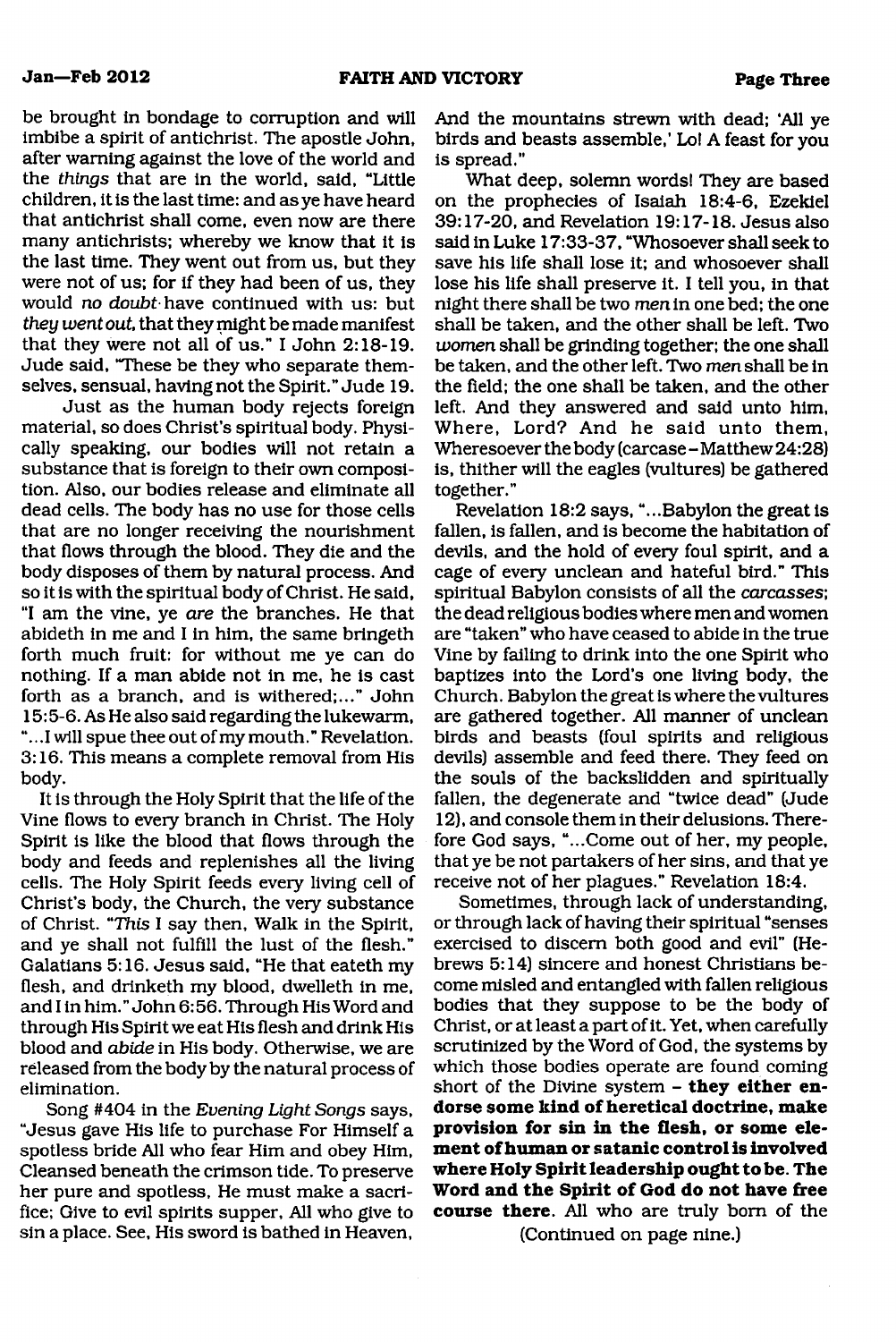### **FAITH AND VICTORY 12 PAGE HOLINESS MONTHLY** -------

This non-sectarian paper is edited and published in the Interest of the universal CHURCH OF GOD bimonthly by Willie Murphey, and other consecrated workers at the FAITH PUB-LISHING HOUSE. 4318 S. Division. Guthrie. OK 73044.

Notice to subscribers: When you move or change your address, please write us at once, giving your old and new address, and Include your zip code number.

Dated copy for publication must be received by the 18th of the month prior to the month of issue.

#### **SUBSCRIPTION RATES**

#### . . . . . . . . .

Single copy, one year......................................................\$5.00 Package of 5 papers to one address, one year ......... \$20.00 Larger quantities are figured at the same rate.

This publication teaches salvation from all sin. sanctification for believers, unity and oneness for which Jesus prayed as recorded in John 17:21, and manifested by the apostles and believers after Pentecost. By God's grace we teach, preach, and practice the gospel of the Lord Jesus Christ-the same gospel that Peter. John, and Paul preached, taught, and practiced. Including divine healing for the body. James 5:14-15.

Its motto: Have faith In God. Its object: The glory of God and the salvation of men: the restoration and promulgation of the whole truth to the people in this "evening time" as It was In the morning Church of the first century: the unification of all true believers in one body by the love of God. Its standard: Separation from sin and entire devotion to the service and will of God. Its characteristics: No discipline but the Bible, no bond of union but the love of God. and no test of fellowship but the indwelling Spirit of Christ.

Through the Free Literature Fund thousands of gospel tracts are published and sent out free of charge as the Lord supplies. Cooperation of our readers is solicited, and will be appreciated in any way as the Bible and the Holy Spirit teach you to do or stir your heart. "Freely ye have received, freely give." Read Ex. 25:2; I Chron. 29:9; II Cor. 9:7; and Luke 6:38.

Freewill offerings sent in to the work will be thankfully received as from the Lord. Checks and money orders should be made payable to Faith Publishing House. All donations are tax deductible.

A separate Missionary Fund is maintained In order to relay missionary funds from our readers to the support of home and foreign missionaries and evangelists.

In order to comply with Oklahoma laws as a non-profit religious work, the Faith Publishing House is incorporated thereunder.

The *Faithand Victory* is published bimonthly for \$5.00 per year by:

**FAITH PUBLISHING HOUSE P. O. Box 518. 4318 S. Division. Guthrie. OK 73044 Office phone numbers: 405-282-1479, 800-767-1479; fax number: 405-282-6318. Internet address: <http://www.faithpublishing.com>**

**Postmaster: Send address changes to:** *Faith and Victory,* **P. O. Box 518. Guthrie, OK 73044.**



"There's stealing o'er my peaceful, trusting soul A power that is most divinely sweet, As all my burdens on the Lord I roll, And meekly linger at His blessed feet"

This lovely song, "The Blessing of Prayer," conveys the beauty of the fellowship that exists between the *\Q1*.... jjeaveniy Father and His trusting

children. This fellowship can only exist when one's heart is opened before the King of Glory in humility, with truth and fervent sincerity. Those who are arrogant and filled with their own resources are barred from finding this blessed haven of peace. It is for those souls, who recognizing their need of God, will bring their earnest petitions before Him in the spirit of faith believing that He hears and will respond to their needs according to His abundant wisdom. It is more than simply communicating our wants and desires, it is a communion of the spirit of man with the powerful Creator of the universe. In this sacred place before the Lord one experiences "A power that is most divinely sweet." That power is the presence of God's love that is conveyed to the soul by the precious Holy Spirit. This power not only changes situations, but it transforms the soul itself into the likeness of Christ's spirit.

The transforming power of Divine love is what causes the children of God to be different from the world. It is the power that changed Zacchaeus and caused him to say, "... Behold, Lord, the half of my goods I give to the poor; and if I have taken any thing from any man by false accusation, I restore *him* fourfold." Luke 19:8. It is what motivates a man to willingly sell his earthly possessions so that he may obtain that Pearl of great price. It is what caused the woman who had an alabaster box of precious ointment to pour it all out on Jesus. It is what stirred within the hearts of Peter and John when they were going into the temple and they met a man begging alms near the entrance who had been lame from his birth. When he asked an aim from Peter, it was the power of Divine love that responded to that request, "Then Peter said, Silver and gold have I none; but such as I have give I thee: In the name of Jesus Christ of Nazareth rise up and walk. And he took him by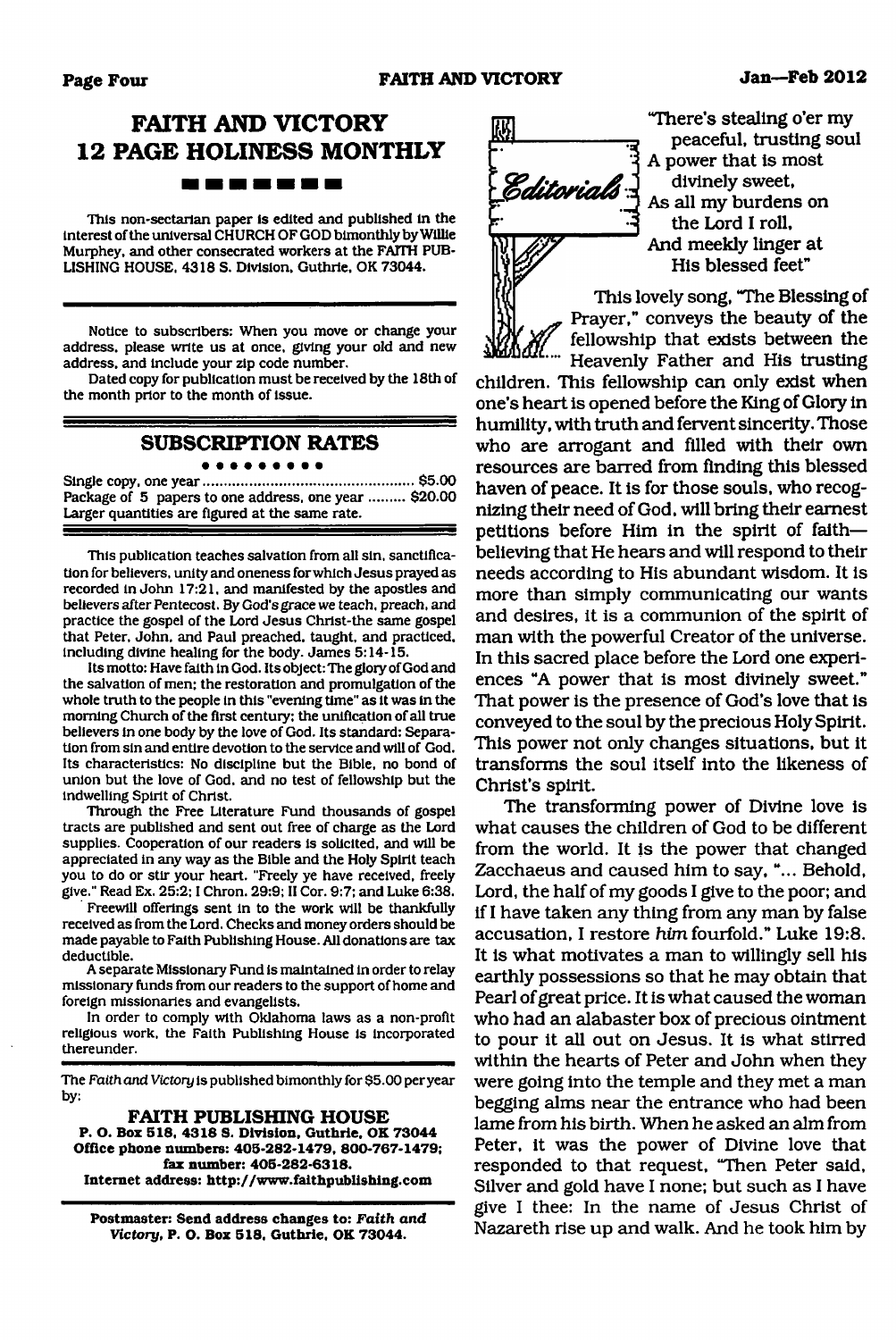the right hand, and lifted *him* up: and immediately his feet and ankle bones received strength." Acts 3:6-7. This power is what caused Paul to write to Philemon in behalf of his servant Onesimus who had previously left his master's employment on bad terms but was now ready to return. Paul said, ""If thou count me therefore a partner, receive him as myself. If he hath wronged thee, or oweth *thee* ought, put that on mine account; I Paul have written *it* with mine own hand, I will repay it;..." Philemon 1:17-19. The working power of Divine love is what the Gospel story is all about. The Good News message is that Divine love is reaching out to mankind through God's Son, Jesus Christ.

These acts of love can be traced back to the spirit that Christ had when He came into the world to bring reconciliation between God and man. Isaiah 53:5-7 says, "But he *was* wounded for our transgressions, *he was* bruised for our iniquities: the chastisement of our peace *was* upon him; and with his stripes we are healed. All we like sheep have gone astray; we have turned every one to his own way; and the LORD hath laid on him the iniquity of us all. He was oppressed, and he was afflicted, yet he opened not his mouth: he is brought as a lamb to the slaughter, and as a sheep before her shearers is dumb, sohe openeth not his mouth." Jesus was willing to suffer much pain and agony so that we can also enjoy the power of Divine love and have fellowship with God. Jesus said, "Peace I leave with you, my peace I give unto you:...Let not your heart be troubled, neither let it be afraid." John 14:27. The "power that is most Divine and sweet" is the "...peace of God, which passeth all understanding,..." which shall "...keep your hearts and minds through Christ Jesus." Philippians 4:7. This power is still alive in the hearts of God's people and Divine love is still beckoning to those in need. Bidding all that labor and are heavy laden to come unto Christ and He will give them rest.

There is a story of a wicked woman who lived in one of the towns of Ohio. This woman had broken nearly every law of her state. Eventually, by yeilding to her sinful disposition caused her to be found guilty of murder and she was sent to the state penitentiary.

The wickedness of this woman became somewhat of a legend of the town and when babysitters would tell scary stories to the children in their care, it would usually be about the nefarious

deeds of this woman. Even being incarcerated did not cure her, for she continually broke the laws of the institution and they had exhausted on her nearly every form of punishment at their disposal.

In the course of time a woman of God, having heard of her wickedness, began to pray for the Lord to talk to her heart. Eventually she felt a burden to visit this woman in prison and requested permission from the authorities to do so. That permission was granted and the woman of God was ushered into the presence of a pitiful picture of despair. This poor, wretched, hopeless woman was bound with chains hand and foot and possessed a countenance that did not welcome friendship. The dear woman of God, with a prayer in her heart for wisdom, walked gently to the other lady and called her "sister." The woman growled with an oath and said, "I am not your sister." She then said, "I love you," and the sinful one responded with a greater oath and said, "No one loves me!" This was when the saintly woman of God bent over and gently kissed her and said, "God loves you." What happened in the next few moments of this visit is a mystery that only God can truly understand, but the sinful woman's downcast eyes came up to meet the benevolent gaze of her visitor and tears began to roll down her cheeks. Never in her life had she felt the presence of God's love like she did at that moment. Her hard heart of stone melted before its warmth, suddenly she abhorred her sinful life and rising to her feet vowed that if God loved her, she would serve Him with her life. It was not long before they took her chains off, never to put them on again. She was a changed woman. Until the day of her death she went up and down the corridors of the prison, herself an angel of mercy.

We thank the Lord for His Divine love that brings such joy and hope to our hearts. What a difference it has made in our lives and it will do the same for others who likewise seek Him. This love is addressed by God's Son to "whosoever will. " It matters not what a person's background has been, whether they have been exceedingly sinful or whether they have lived a good moral life, Divine love has the power to deliver from all sin and transform that one into a Saint of God. We also know that what peace and joy we experience now is only a foretaste of the glory that awaits the redeemed. Therefore we want to keep our lives in close contact with His love and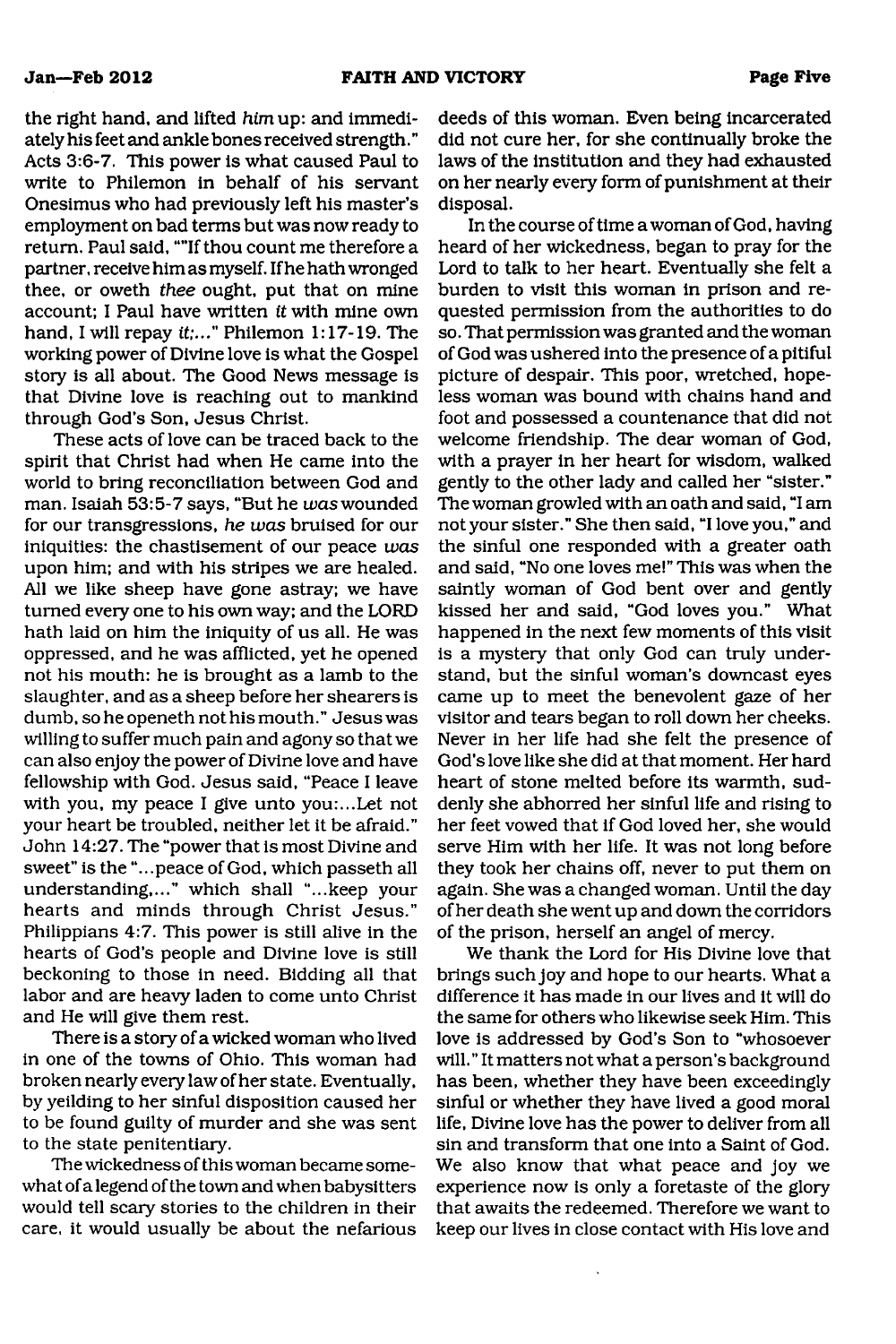bask in its glory all the days of our life. Then one bright glorious morning we will meet our blessed Savior face to face and share with Him the joy of those things that He has prepared for His people.

—Bro. Willie E. Murphey [wemurphey@yahoo.com](mailto:wemurphey@yahoo.com)



MO—Our daughter, Lori, is still in a battle, especially at times. Please keep her in your prayers. Love and prayers, Sis. Lana Johnson

## **Standing Prayer Requests**

Bro. Roger Anderson Sis. Agnes Burleson Bro. Gary Burleson Sis. Gladys Cashio Sis. Helen Carson Sis. Genevieve Carver Sis. Elizabeth Corteway Sis. Waneta Creel Bro. Terry Dawson Sr. Bro. Mancil Doolittle Sis. Guy Domin \* Sis. Dorall Forbes Bro. Dan Gellenbeck Bro. Troy Gentry Jaden Howard Sis. Patsy Jordan Sis. Eamestine Jordan Sis. Karoline Kessler Bro. Mark and Sis. Darlene Knight Sis. Evodna Marler Sis. Virginia Myers Sis. Elsie M. Offerman Bro. Vernon Robinson Bro. David Runion Bro. Edward and Sis. Gloria Taylor Sis. Imogene Taylor The Mitch Taylor family Sis. Norma Tiller Bro. Delmar Wilkins Sis. Jan Wood

### **MEETING DATES**

**Alabama Spring Singing (Near Warrior, AL)**—April 7 **Wichita, KS (Spring Meeting)**—April 15-22 **Vanceburg, KY (Spring Meeting)**—May 18-20 **Oklahoma State (Guthrie, OK)**—May 25-June 3 **Holly Hill, SC (Camp Meeting)—**June 3-10 **Green Bank, WV (Camp Meeting)**—June 15-21 **Sisters' Retreat (Wichita, KS)**—June 22-23 **Fresno, CA (Camp Meeting)—**July 1-8



### **ALABAMA SPRING SINGING NEAR WARRIOR**

(April 7th, Easter Weekend)

The Church of God congregation near Warrior, Alabama, is planning a singing April 7th at 6:30 p.m. in the chapel. Activities will begin on Saturday morning at 10:00 a.m. at the C.W. Day Park in Hanceville, which is the same place we had it last year. On Easter Sunday, April 8th, there will be services at 10:00 a.m. and 2:00 p.m. with dinner on the grounds at the chapel.

Everyone is welcome. The chapel is located approximately two miles west of Interstate 65 off exit 289 on Acton Bend Circle. For further information, please contact Bro. Roy Herron at (205) 647-7869 or Bro. Marshall Whitson at (205) 647-6325; CeU # (205)317-5175

### **WICHITA, KS, SPRING REVIVAL**

The Wichita congregation welcomes you to our spring revival. The meeting will run Sunday, April 15 through Sunday, April 22. Monday through Saturday, services will be held at 11:00 a.m. and 7:30 p.m. On Sunday, services will begin with Sunday School at 9:30 followed by Morning Worship at 10:45 and afternoon and evening services.

Please join us and pray for the revival. For more information contact Bro. Emanuel Gracey at (316) 461-1267 or Bro. Theodore McCray at (316) 641-4170.

### **VANCEBURG, KY, SPRING MEETING**

Lord willing, the Vanceburg, Kentucky congregation will be holding a spring weekend meeting May 18-20th. There will be services on the grounds at 11:00 a.m. and 7:00 p.m. Friday and Saturday, with Sunday morning service beginning at 10:00. There are rooms and RV/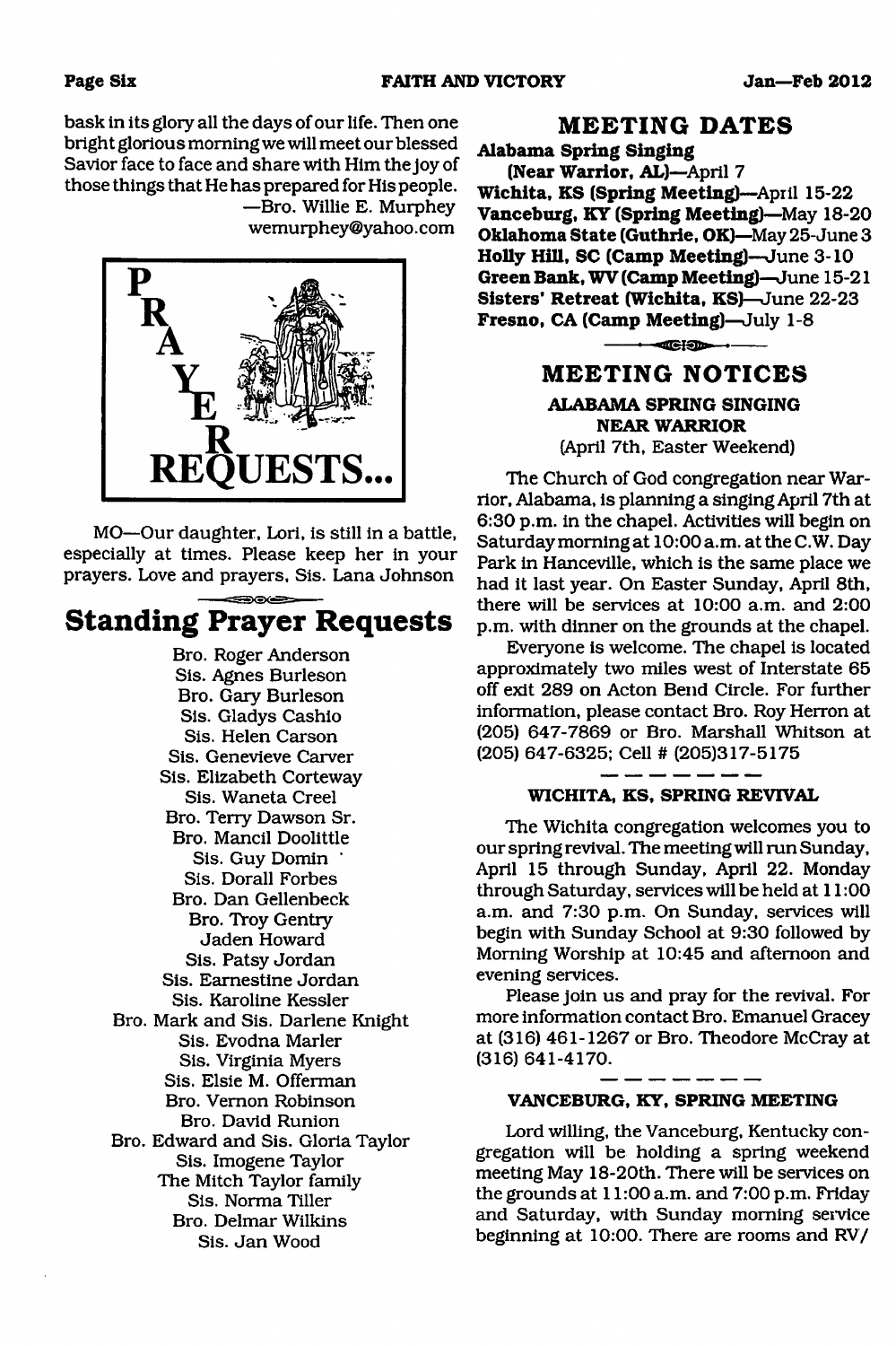camper hook-ups on a first-come, first-served basis. There are also dorms available for those who wish to stay on the grounds and hotels within 15-20 miles. The weather is unpredictable, so come prepared for warm or cold weather. We also ask that you bring your own linens. The meeting is run on a free will offering. We trust that the Lord blesses and sends the ministers of His choosing. For more information you may call Bro. Dallas Cooper at (606) 796-3645 or (606) 202-1366, or Bro. Matt Howard at (606) 796-6729 or (606) 202-1766. God Bless. Christian love and prayers, the Vanceburg, KY congregation.  $-$ 

### HOLLY HILL, SC, CAMP MEETING

We would like to announce the dates for our camp meeting. They are June 3-10. Everyone is wilcome to come and be with us. Some rooms are provided and meals will be served.

For more information contact Bro. Floyd Crummie (803) 496-5768, or Bro. Clinton Crummie (803) 759-0302. May the Lord bless you. —Sis. Judie Crummie



LA—Dear precious workers at the *Faith and Victory* print shop: Greetings to all! When we recall our blessings, we know we have a heavenly Father taking note and thank Him again. It is truly wonderful what the Lord has done, and is doing every day! Let us be faithful, the world conditions would truly be frightening if it wasn't for the Lord.

We recall the scripture again, "If my people, which are called by my name, shall humble themselves, and pray, and seek my face, and turn from their wicked ways; then will I hear from heaven and will forgive their sin, and will heal their land." II Chronicles 7:14.

Well, after many years I have been so thankful how the Lord heard and answered prayer and healed my eyes. But now, I have cataracts real bad and I'm in a battle again. Praise our Lord, He is able to help me again. So let us pray on!

Some time ago I was inspired to draw a wheel that included the fruits of the Spirit and went along with the scripture found in II Peter 1:5-7.



"For if these things be in you, and abound, they make *you that ye shall* neither *be* barren nor unfruitful in the knowledge of our Lord Jesus Christ." II Peter 1:8.

With Love, prayers and appreciation, —Sis. Gladys Cashio

### **Jesus Christ, our Passover Lamb** By Sis. Melonie Whitson

"Then assembled together the chief priests, and the scribes, and the elders of the people,...and consulted that they might take Jesus by subtlety, and kill *him.* But they said, Not on the feast *day,* lest there be an uproar among the people" Matt. 26:3-5. God overruled this decision and Christ's death coincided perfectly with the feast of the Passover. The Passover is a seven day Jewish holiday in remembrance of their escape from bondage in Egypt. They were to tell their children how they were commanded on the night of their escape, to kill a lamb and put his blood on their doorposts in order for the death angel to pass over their home and spare their firstborn. They were to eat unleavened bread (not taking time for it to rise, as they were to leave in a hurry when the sign was given to go). Christ ate the Passover supper with his disciples just before his arrest, telling them, "This is my body that is broken for you" and "This is my blood that is spilled for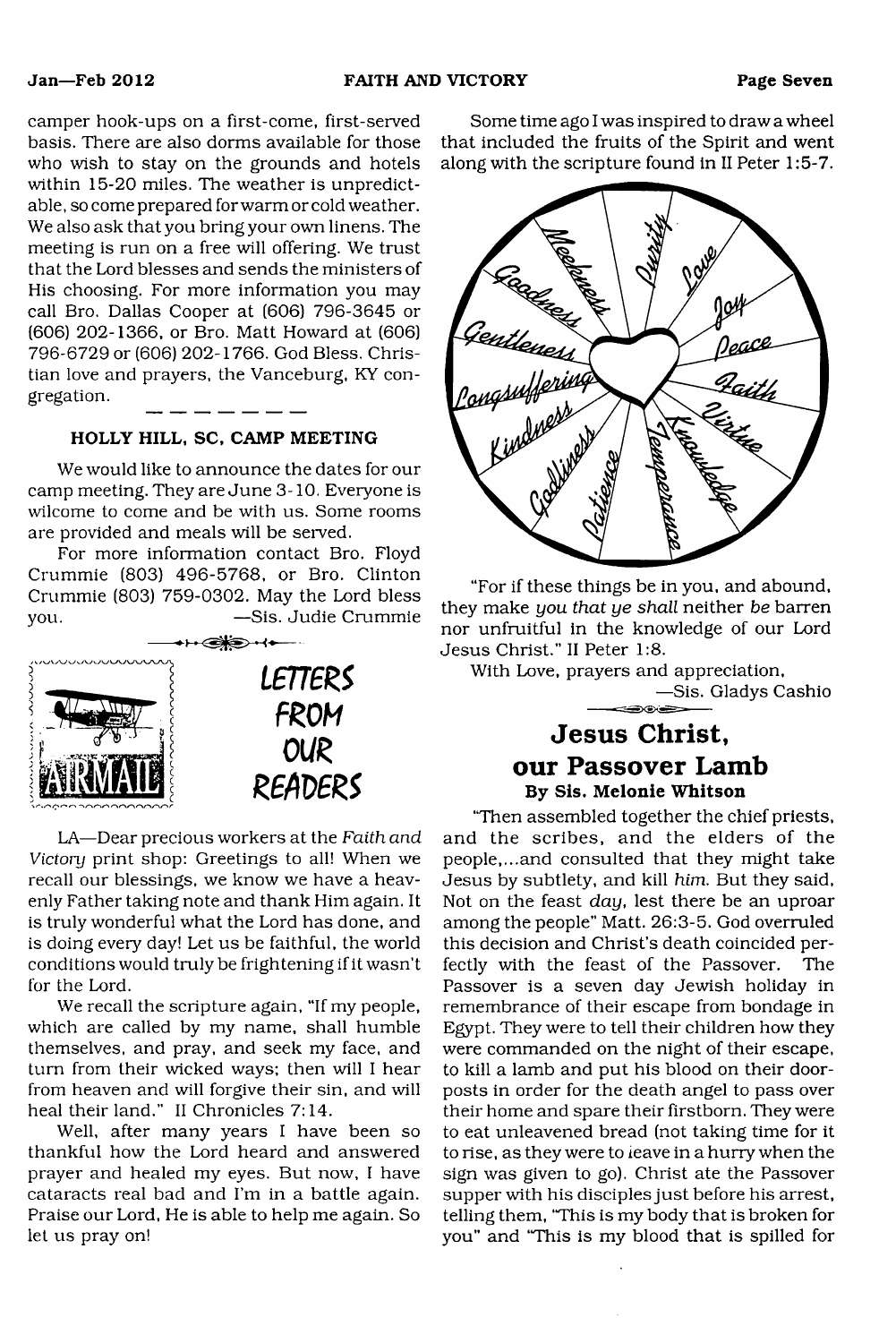you". No bone of the lamb was to be broken (Ex. 12:46). In Psalm 34:20, a prophecy of Jesus was that no bone in his body would be broken. A devout Jew named Paul called Christ, "our Passover" who is sacrificed for us.

In Exodus, the Lord told them to celebrate the Passover, by choosing a lamb on the  $10<sup>th</sup>$  day of the month. Jesus entered Jerusalem on the  $10<sup>th</sup>$  day, the same day a lamb was chosen.

The sacrificial lamb was to be held until the 14<sup>th</sup> day of the month and was to be examined for blemishes or faults. During these four days after Jesus arrived, he was arrested and tried before Herod and Pilate. They could find no fault with him.

On the fourth day, he was hung on the cross the third hour (9 a.m.) and in the sixth hour (3 p.m.) darkness came upon the earth. This was the very hour that the lamb was sacrificed in the temple and the shofar (ram's horn) was blown. In the 9th hour, Jesus said, "It is finished" and gave up the ghost. At this time, the temple curtain, said to be several stories high and three inches thick, was tom from top to bottom, showing that God had opened the way into the Most Holy Place through Christ's death.

On Jesus' resurrection day, during Passover, the wave offering consisting of their firstfruits was offered. Christ is called by Paul in I Corinthians, "the firstfruits of them that slept."

God spoke to His people so clearly by using their own celebration of the passover and correlating it perfectly with Christ's giving of himself. The Messiah, "the Lamb of God, that takes away the sins of the world", has come and still lives! The blood of that Passover Lamb still cleanses our souls today when we apply it to our hearts. "For God so LOVED the world, that he gave his only begotten Son, that whosoever believeth in him shall not perish, but have everlasting life."

### **A Tender Invitation From Jesus By Sis. Angela Gellenbeck**

 $\longrightarrow$ 

I always seek for a special Word from God at the beginning of each new year. This year, I wasn't really just asking, but I was just talking to the Lord about things. He gave me an invitation. It's an old, familiar one, but to me, He was saying, "Angela, this year, come unto Me. When you are laboring under a heavy burden, come to me, and I will give you rest." I looked up the word "labor." It means "to feel fatigue." Sometimes, we think, things have to be perfect, we have to

feel good, etc., to be in a condition to come to Jesus, but He's saying, "Come to me when you are worn out and burdened down, and I will give you rest." Then He says, "Take my yoke upon you—" What? He just said to bring Him my burden, and He's going to put more on me? Not really. I looked this up also, and the significance of this yoke is that it's something that CON-NECTS me to Christ. He's in one side, and I willingly take the other. We forget this sometimes, don't we? That whatever task or obligation we are called to fulfill, it's always with Him. He bears the load; we only share in the companionship. His CROSS has wondrous beauty! It seems a paradox, but dying with Him, suffering with Him, IS the only way to living and reigning!

The next part of the invitation has been beyond telling. "Learn of me..." When I take His yoke, willingly stretch myself out on His cross, voluntarily share in His sufferings and loss of things earthly and fleshly, I really begin to understand Him. To know Him. To experience Him. He manifests Himself to me through the yoke-bearing, as it was also said of Him, "Yet learned He obedience by the things which He suffered." I feel that I am only now coming to know Him, and I've been a believer for over 30 years. I cannot tell you the delight of whispering to Him throughout the day, as we share the load together. Of hearing Him whisper to me in the early morning, and again and again in the unexpected moments of the day. The ways He's causing me to change, deep inside; the connections He's helping me to make in His Word, that have never made sense before. I am learning how to cast every care, every anxiety, every sadness, every emotion upon Him. I am learning how to ask Him about EVERYTHING, to plead His Wisdom, to depend on His direction, to wait on His inspiration, to rest on His promise. I am beginning to SEE God. The thing is, I cannot explain HOW this all happens. HE is doing it. He reminds me to lean on Him. He prompts me to ask, to seek, to cast, to wait. He cleanses my thoughts and my affections, on a moment by moment basis. I cannot explain it, but I know it is real. His salvation really works. He IS my salvation. He is freedom, he is deliverance, He is sanctification, He is wisdom. He is love.

I am only grateful. There is so much more to learn. I'mjust glad, so glad, that in this life, I am finding these precious treasures. I am so glad He opened His arms to me and said, "Come."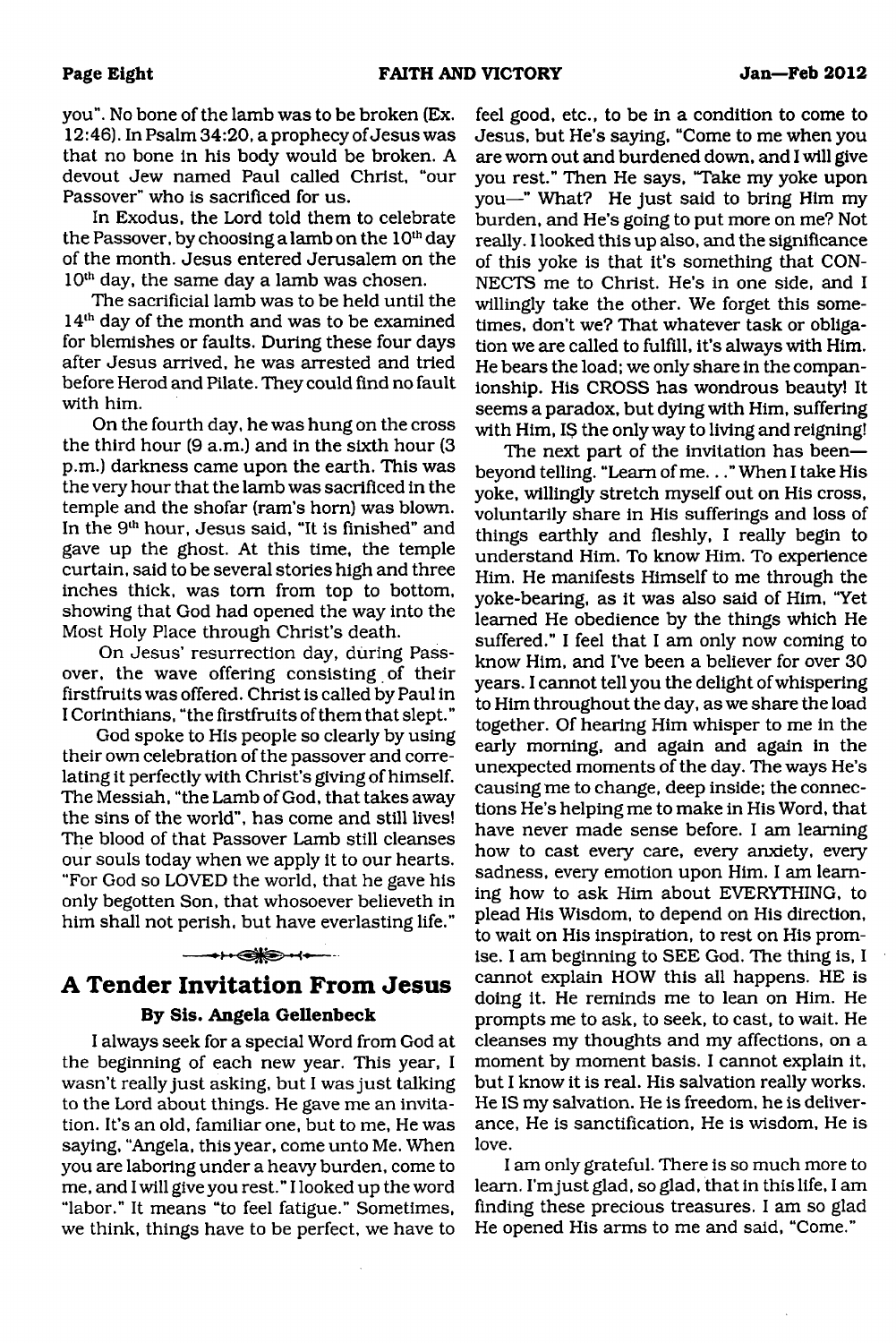### **Discerning The Lord's Body, The Church**

### (Continued from page three.)

Divine Spirit are by virtue of that heavenly birth actual members of Christ's body. They are God's people—the ones that He is calling to "come out" of Babylon, that is, degenerate and fallen religious bodies animated by false spirits that work confusion and deception.

God knows that "Satan himself is transformed into an angel of light. Therefore *it is* no great thing if his ministers also be transformed as the ministers of righteousness" (see II Corinthians 11:13-15). False prophets always appear as ministers of righteousness and will deceive even the very elect, if possible. Many of the prophets do not realize that they themselves are deceived, and suppose that they are doing the Lord's work. Part of Webster's definition of a "prophet" is "an interpreter; one who explains or communicates sentiments; a spokesperson for some cause, group, etc.," whether Divinely inspired or not. A false prophet is simply one, who, without Holy Spirit inspiration and guidance, has become a false interpreter—one who explains and communicates wrong sentiments relative to God's Word. There are many trained and eloquent speakers (prophets) prophesying in the interests of the many various religious bodies, each seeking to sell the ideology of the body he endorses as Christ's body. Each proclaims the vision he believes is right, as he vies for proselytes. But "they speak a vision of their own heart, *and* not out of the mouth of the Lord" (Jeremiah 23:16). He whose heart is not purified and taught by the Spirit of the Lord cannot rightly interpret the Word of the Lord nor discern the Lord's body. One whose spiritual eyes have not been anointed with the eye salve of the Holy Spirit (Revelation 3:18) cannot proclaim the vision of the Lord, nor will his preaching carry the Spirit's life-giving unction and transforming power. Therefore, many unfortunate proselytes never attain to the measure of the stature of the fullness of Christ. And no wonder, for the prophets they heeded never attained to it either! While they profess a faith in Christ they are not really crucified with Him, nor is their life hid away with Him. They themselves are yet servants of sin (John 8:34) and fleshly and worldly lusts, not realizing that "if the Son shall make you free, ye shall be free indeed" (John 8:36), and "they which receive abundance of grace and of the gift of righteousness shall reign in life by one, Jesus Christ." (Romans 5:17.)

How, then, shall we rise to the plane of fellowship with "spirits of just men made perfect" (that is, "made complete" in Christ) and discover the "general assembly and church of the firstborn" that we read about in Hebrews 12:22-23? Be led by the Word and the Spirit. Allow the Spirit to interpret the Word to your heart, and follow and apply the Spirit's interpretation. Drink deeply of that one Spirit that supplies the living essence of Christ's blood to all the members of His body. That Divine substance is one of a kind and, just as the human body naturally recognizes its own blood as its life, so the Christ body naturally recognizes its own blood as its life. There is no substitute for it. There is no other taste like it! As inspired songwriters of the past have said, "I have learned the wondrous secret Of abiding in the Lord; I have found the strength and sweetness Of confiding in His Word; I have tasted life's pure fountain, I am drinking of His blood, I have lost myself in Jesus, I am sinking into God. I am crucified with Jesus, And He lives and dwells in me, I have ceased from all my struggling, Tis no longer I, but He; All my will is yielded to Him, And His Spirit reigns within, And His precious blood each moment, Keeps me cleansed and free from sin." - A. B. Simpson. "I am drinking at the fountain, Where I ever would abide; For I've tasted life's pure river, And my soul is satisfied; There's no thirsting for life's pleasures, Nor adorning, rich and gay, For I've found a richer treasure, One that fadeth not away.... And I love to follow Jesus, Gladly counting all but dross, Worldly honors all forsaking For the glory of the cross." - Author unknown. "I am clinging to Jesus, my Redeemer and Friend, Ever trusting His promise, standing firm to the end; Oh! I love to obey Him, live alone by His grace, Feeling His sweet approval and the smiles of His face. Oh, the Lord is so sweet, I will live at His feet; I am resting in Jesus, In His favor complete." - B. E. Warren.

Living and walking in the Spirit and rejecting every spirit, element, or system that grieves the Holy Spirit, or is foreign to the Christ-life, keeps us in the Christ-body. We are members of His body inasmuch as we are in harmony with His spirit, nature, and life. "Put on therefore, as the elect of God, holy and beloved, bowels of mercies, kindness, humbleness of mind, meekness, longsuffering; Forbearing one another, and for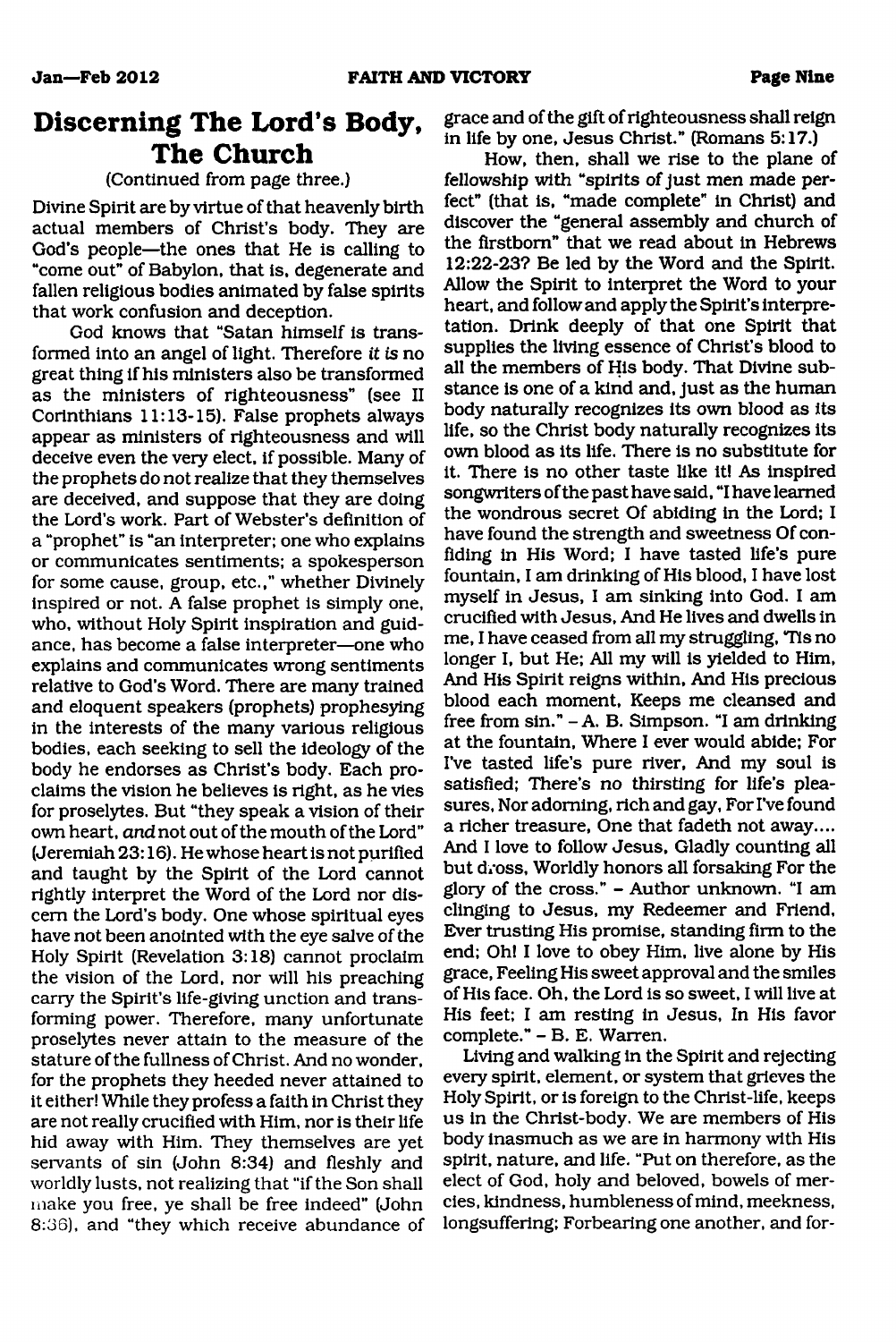giving one another, if any man have a quarrel against any; even as Christ forgave you, so also *do ye.* **And above all these things put on charity,** which is the bond of perfectness. And let the peace of God rule in your hearts, to the which also ye are called in one body; and be ye thankful." Colossians 3:12-15. This charity suffers long, and is kind; envies not; boasts not itself, is not puffed up, does not behave itself unbecomingly, seeks not its own, is not easily provoked, thinks no evil; rejoices not in iniquity, but rejoices in the truth; bears all things, believes all things, hopes all things, and never fails, (see I Corinthians 13:4-8).

"God is love" (I John 4:8,16). He that dwells in love dwells in God and God in him. Also, "God is light, and in Him is no darkness at all" (I John 1:5). And, "if we walk in the light as He is in the light, we have fellowship one with another, and the blood of Jesus Christ His Son cleanseth us from all sin" (I John 1:7). We are safeguarded against becoming entangled in some kind of heresy or work of the flesh, which is darkness, "because the love of God is shed abroad in our hearts by the Holy Ghost which is given unto us." Romans 5:5. The Spirit guides into all truth (John 16:13). In this blessed place (living and walking in the Spirit) a clear discernment, vision, or perception is opened to the soul of the Lord's body, the church. D. S. Warner found that blessed place many years ago and penned the following words of inspired song: "He that dwelleth in love ever dwelleth in God, Sweet home never clouded by fears; And this heaven of love is our native abode Through time and eternity's years. I'm at home, blessed home, I am safe in the bosom Divine; Oh the home of the soul, Thy heaven of glory is mine." And for that very reason, "We will enter no door that is opened by men Who promise a home for the soul; **For** *in Christ we abide in the church that will stand* While ages eternally roll." *Evening Light Songs* #30. Consider, also, the words of the following Holy Spirit-inspired songs.

#### **"Holy Fellowship"** (1 John 1:3)

"Sweet fellowship, thy crystal tide, Flows joyful in our souls; Baptized in one, naught can divide, While heav'nly peace controls.

"God over all, and through us all, In floods of blissful light, Is fellowship in ev'ry soul That's pure in Heaven's sight.

"O fellowship, my brethren dear, In bonds of perfect love; How blest the seal of union here With all the saints above!

"This fellowship with Father, Son, And all who love the Lord, Is Heaven here on earth begun, ' Tis Paradise restored.

### Chorus:

"O brethren, how our spirits blend In fellowship so dear; Though sundered far by God's command, We feel you still so near."

— D. S. Warner

#### **"Fellowship"**

"Sweet fellowship unites our souls as one, It is the bliss of Heaven now begun; When heart to heart by this blest tie is bound, We seem to stand each day on holy ground.

"The mingling flow of kindred minds and hearts, That only from the fount of true love starts! The sweetest but most fragile gift of grace, Which only with the blood-washed has a place.

"Unseen thy beauty and unknown thy worth To all who have not yet the Spirit birth: Where ranketh hate and sitteth lordly pride, Thy gentle presence doth not there abide.

"All hearts where thou dost dwell must be as one, For thou dost flee where strife is but begun: Nor wilt thou show again thy timid face Where there may be of wrong or sin a trace.

### Chorus:

"Sweet fellowship with God on high, And with His Son, Who came to die, With all His saints in ev'ry clime— Be this my portion all the time."

— C. W. Naylor

Thus we discern and experience the Lord's body, the church. Amen!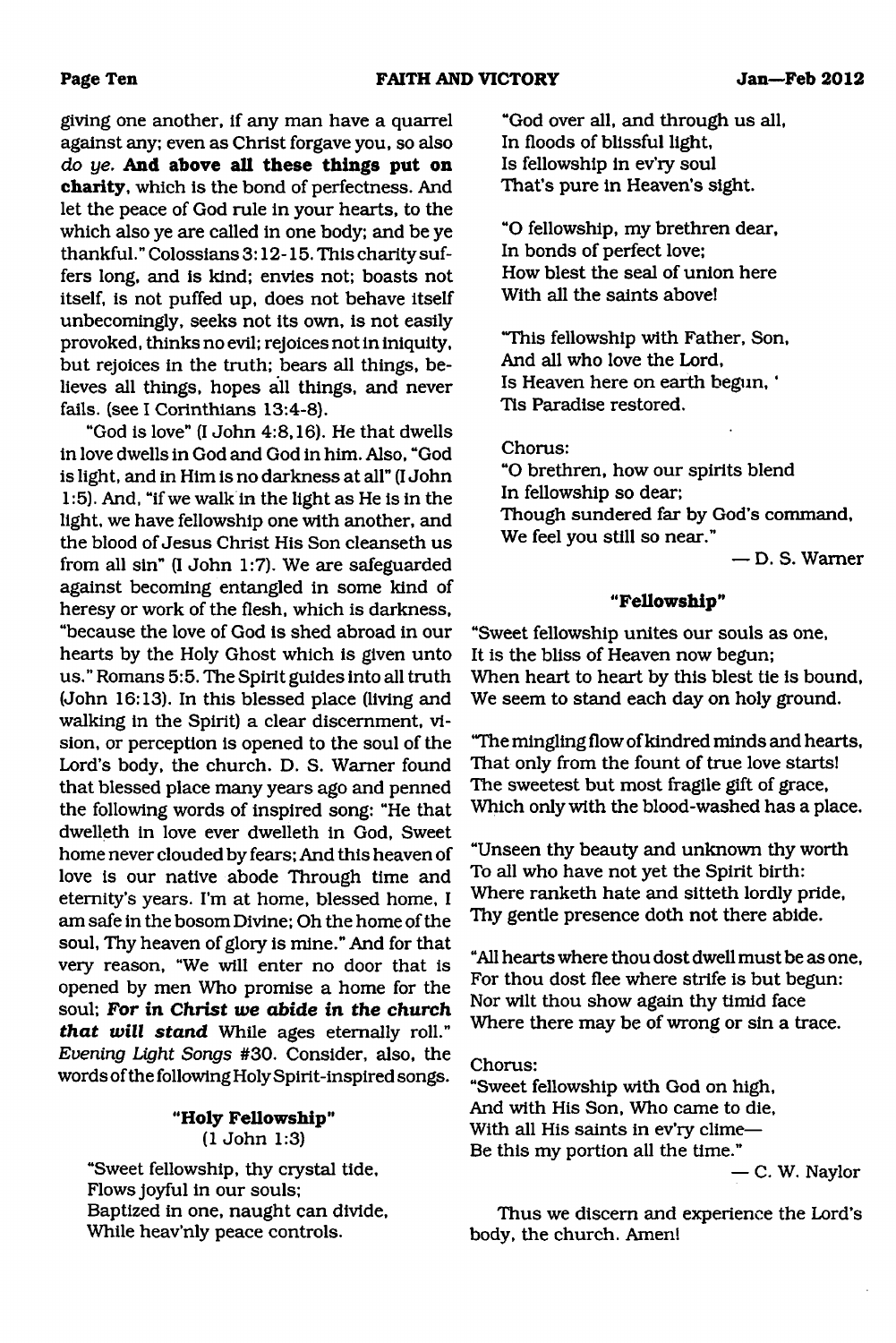

**James William Linch** was bom in Santa Monica, California, on New Year's Day, 1949. He was the youngest of three children bom to Eldie and Evelyn Linch. He passed on December 2, 2011, following a short illness, at the age of 62. Jim attended school in Santa Monica until his senior year, graduating from Sylmar High in 1967. He then received his degree in printing at LA Trade Tech and spent 30+ years in that field working up to manager. Jim married Geraldine Marie Luehring, the love of his life, on August 16, 1969, at Pacoima, CA. They are parents to five children: Karla, Duane, Janette, Randy, and Sara. They raised their children in Oregon, attending the Jefferson Church of God.

After living in Oregon thirty-two years, Jim and Gerri moved to Oklahoma in 2003, to be near their children and grandchildren. Jim loved being with his family and sharing activities with them: tractor pulls, school events, civil air patrol, museums, historical sites, restaurants and many more.

Jim gave his life to Christ at age 16 and continued to have a tender heart toward God. He felt called to serve God in many ways: preaching, visiting and praying with the sick, and lending a helping hand with any kind of need. He was always helping others with mechanic work, carpentry, electronics, even tech support. In Jim's late teens his Mother married Bro. Ostis Wilson. Jim and Bro. Ostis quickly developed a profound, loving father-son relationship which remained a beacon throughout Jim's life. Jim was a good friend to many, a man who showed his love to his family by sharing in their lives. We who held and treasured his friendship are grateful for his victory, but will sadly miss the happy times together.

He was preceded in death by his parents, Eldie and Evelyn Linch; his stepfather, Ostis Wilson; his brother, Kenneth Linch; his sister, Betty Garges; a daughter-in-law, Melissa Linch; and grandson, Jaron Booher. Jim's memory is cherished by his wife, Gerri; his children, Karla and husband, Arlan; Duane and wife, Lacinda; Janette and husband, Jeremy; Randy; Sara and husband, Mark. There are 14 grandchildren:

Darla, Marian, Devan, Alaina, Kylan, Cameron, Jathan, Kyla, Joelan, Marissa, Preston, Jaleesa, Jerrison, and Mason, as well as 6 nieces and nephews: Laura Lei, Wade, Craig, Lisa, David and Ken.

A Memorial service was held Wednesday, December 7, 2011, at Pacoima Church of God chapel in California. It was officiated by Bro. Steve Elwell. A funeral service was held on Saturday, December 10, 2011, at Neosho Church of God chapel, officiated by Bro. Michael Smith, Bro. Ed Wilson, and Bro. Phillip Gellenbeck. Jesus' final words on the cross were, "Into Thy hands I commend my spirit." So Jim has gone now to be in another world, leaving us with memories and love that we shall hold dear until we renew our acquaintance around the Father's throne.

#### **A Note of Thanks**

The family of Jim Linch wishes to express our appreciation for all the love shown. The prayers, cards, flowers, gifts and phone calls continue to be a great comfort. — Linch Family

|                   |                          | FAITH AND Order Blank VICTORY                                                                                                                                                                                                                                                                                                               |                      |
|-------------------|--------------------------|---------------------------------------------------------------------------------------------------------------------------------------------------------------------------------------------------------------------------------------------------------------------------------------------------------------------------------------------|----------------------|
|                   |                          |                                                                                                                                                                                                                                                                                                                                             | <b>EAITH</b>         |
|                   |                          | $\begin{array}{ll}\n\approx & 55.00 \text{ PER YEAR (6 Issues)}\\ \odot & 55.00 \text{ PER YEAR (6 Issues)}\\ \odot \text{Mail this form to start or renewal your own}\\ \ge & 5 \text{ subscription — give a friend a gift } \end{array}$<br>subscription $-$ give a friend a gift $-$<br>or do both! It only takes a minute.<br>Your Name | $\sum_{i=1}^{n}$     |
|                   |                          |                                                                                                                                                                                                                                                                                                                                             |                      |
| VICTORY FAITH AND |                          |                                                                                                                                                                                                                                                                                                                                             | VICTORY FAITH        |
|                   |                          | Phor.e                                                                                                                                                                                                                                                                                                                                      |                      |
|                   |                          | Start or renew my<br>Faith and Victory subscription.                                                                                                                                                                                                                                                                                        |                      |
| AND               |                          | Send a 1-year gift subscription<br>to the person named below:                                                                                                                                                                                                                                                                               | AND ALCHORY FAILLE   |
| FAITH             |                          | Gift to $\qquad \qquad$                                                                                                                                                                                                                                                                                                                     |                      |
|                   |                          |                                                                                                                                                                                                                                                                                                                                             |                      |
| AND VICTORY       | $City$ <sub>______</sub> |                                                                                                                                                                                                                                                                                                                                             |                      |
|                   |                          | Mail Order Blank and remittance to:                                                                                                                                                                                                                                                                                                         | <b>AND</b>           |
|                   |                          | <b>Faith Publishing House</b><br>Ρ.Ο. Βοχ 518                                                                                                                                                                                                                                                                                               | <b>VICTO</b>         |
| FAITH             |                          | Guthrie, OK 73044<br>2/12<br>UN ULOTO BU PLITIL LUD                                                                                                                                                                                                                                                                                         | $\check{\mathbf{z}}$ |

FAITH AND VICTORY FAITH AND VICTORY